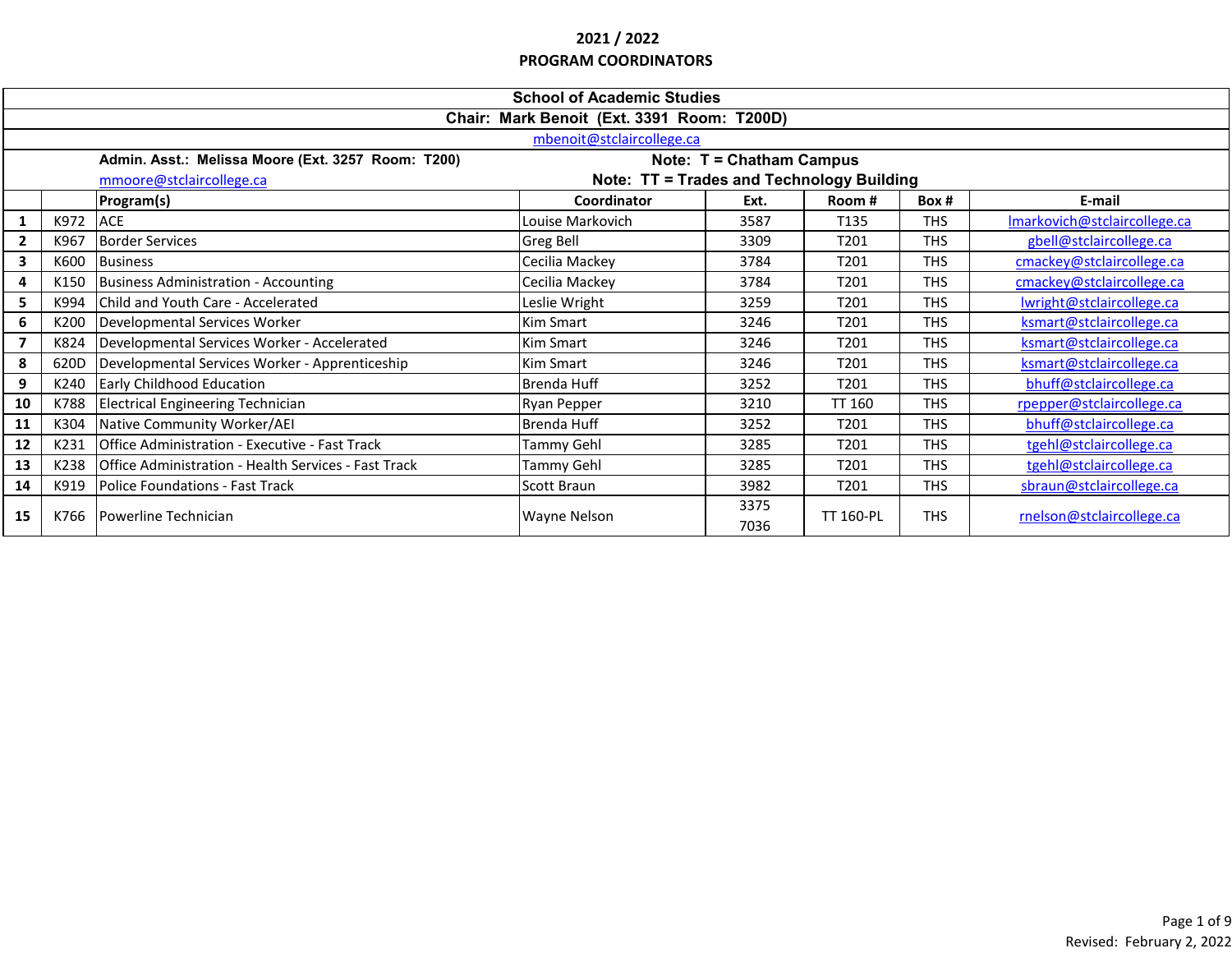|                                                          | Zekelman School of Business & IT                                        |                                                                                       |                      |      |             |              |                                 |  |  |
|----------------------------------------------------------|-------------------------------------------------------------------------|---------------------------------------------------------------------------------------|----------------------|------|-------------|--------------|---------------------------------|--|--|
| Chair: Anthony Mancini (Ext. 4299 Room 252D / 12D @ 1RD) |                                                                         |                                                                                       |                      |      |             |              |                                 |  |  |
|                                                          | amancini@stclaircollege.ca                                              |                                                                                       |                      |      |             |              |                                 |  |  |
|                                                          | Operations Manager: Janice Trpkovski (Ext. 5221 Room 252C / 12D @ 1RD)  |                                                                                       |                      |      |             |              |                                 |  |  |
|                                                          | jtrpkovski@stclaircollege.ca                                            |                                                                                       |                      |      |             |              |                                 |  |  |
|                                                          |                                                                         | Admin. Asst.: Kristi Middleton (Ext. 4504 Room: 252A)                                 |                      |      |             |              |                                 |  |  |
|                                                          | kmiddleton@stclaircollege.ca                                            |                                                                                       |                      |      |             |              |                                 |  |  |
|                                                          | Admin. Asst.: Melissa McNamara (Ext. 5810 1RD - Reception)              |                                                                                       |                      |      |             |              |                                 |  |  |
|                                                          | mmcnamara@stclaircollege.ca<br>Note: 1RD = One Riverside Drive Building |                                                                                       |                      |      |             |              |                                 |  |  |
|                                                          |                                                                         | Program(s)                                                                            | Coordinator          | Ext. | Room#       | Box#         | E-mail                          |  |  |
| $\mathbf{1}$                                             | <b>B600</b>                                                             | Business - Year 1                                                                     | Melissa Pavlica      | 4428 | 12G (@1RD)  | $\mathbf{1}$ | mpavlica@stclaircollege.ca      |  |  |
| $\mathbf{2}$                                             | <b>B600</b>                                                             | <b>Business - Year 2</b>                                                              | <b>Barry Rivard</b>  | 5859 | 12H (@1RD)  | $\mathbf{1}$ | brivard@stclaircollege.ca       |  |  |
| $\mathbf{3}$                                             | B010                                                                    | <b>Business - Accounting</b>                                                          | Zak Shaw             | 4001 | 246         | $\mathbf{1}$ | shussainshaw@stclaircollege.ca  |  |  |
| $\overline{\mathbf{4}}$                                  |                                                                         | <b>Business Administration - Year 1</b>                                               | Jody Merritt         | 4431 | 244         | $\mathbf{1}$ | jmerritt@stclaircollege.ca      |  |  |
| 5                                                        | <b>B007</b>                                                             | <b>Business Administration - Accounting</b>                                           | Zak Shaw             | 4001 | 246         | $\mathbf{1}$ | shussainshaw@stclaircollege.ca  |  |  |
| 6                                                        | B851                                                                    | Business Administration - Finance                                                     | <b>Warren Beck</b>   | 4336 | 217A        | $\mathbf{1}$ | wbeck@stclaircollege.ca         |  |  |
| $\overline{\mathbf{z}}$                                  | <b>B880</b>                                                             | <b>Business Administration - Human Resources</b>                                      | Cameron Payne        | 5859 | 244         | $\mathbf{1}$ | cpayne@stclaircollege.ca        |  |  |
| 8                                                        | B009                                                                    | <b>Business Administration - Marketing</b>                                            | Justina Ciarlariello | 4670 | 276C        | $\mathbf{1}$ | jciarlariello@stclaircollege.ca |  |  |
| 9                                                        | B012                                                                    | <b>Business - Marketing</b>                                                           | Justina Ciarlariello | 4670 | 276C        | $\mathbf{1}$ | jciarlariello@stclaircollege.ca |  |  |
| 10                                                       | T860                                                                    | Computer Systems Technician - Networking - Year 1                                     | Phil Aylesworth      | 4113 | 68A         | $\mathbf{1}$ | paylesworth@stclaircollege.ca   |  |  |
| 11                                                       | T860                                                                    | Computer Systems Technician - Networking - Year 2                                     | Ahmad Hamami         | 4443 | 68A         | $\mathbf{1}$ | ahamami@stclaircollege.ca       |  |  |
| 12                                                       | T861                                                                    | Computer Systems Technology - Networking - Year 1                                     | Phil Aylesworth      | 4113 | 68A         | $\mathbf{1}$ | paylesworth@stclaircollege.ca   |  |  |
| 13                                                       | T861                                                                    | Computer Systems Technology - Networking - Year 2 and 3                               | Ahmad Hamami         | 4443 | 68A         | $\mathbf{1}$ | ahamami@stclaircollege.ca       |  |  |
| 14                                                       | <b>B018</b>                                                             | Data Analytics for Business                                                           | John Ulakovich       | 5858 | 12F (@1RD)  | $\mathbf{1}$ | julakovich@stclaircollege.ca    |  |  |
| 15                                                       | B906                                                                    | eSports Administration and Entrepreneurship                                           | David Rabinovitch    | 4004 | S173        | $\mathbf{1}$ | drabinovitch@stclaircollege.ca  |  |  |
| 16                                                       | B699                                                                    | Honours Bachelor of Business Administration (Information<br>Communication Technology) | Nicole Rourke        | 4341 | 217A        | $\mathbf{1}$ | nrourke@stclaircollege.ca       |  |  |
| 17                                                       | B802                                                                    | Human Resources Management [Post Graduate]                                            | Cameron Payne        | 5859 | 244         | $\mathbf{1}$ | cpayne@stclaircollege.ca        |  |  |
| 18                                                       | B999                                                                    | International Business Management - Logistics Systems - Year 1                        | Obada Al-Dimashki    | 4625 | 12B (@ 1RD) | $\mathbf{1}$ | oal-dimashki@stclaircollege.ca  |  |  |
| 19                                                       | B999                                                                    | International Business Management - Logistics Systems - Year 2                        | Phil Cohen           | 4578 | 12B (@ 1RD) | $\mathbf{1}$ | pcohen@stclaircollege.ca        |  |  |
| 20                                                       | B949                                                                    | Internet Applications and Web Development - Year 2                                    | <b>Andrew Steele</b> | 4993 | 68          | $\mathbf{1}$ | asteele@stclaircollege.ca       |  |  |
| 21                                                       | B990                                                                    | <b>Mobile Applications Development</b>                                                | Peter Nikita         | 4329 | 67          | $\mathbf{1}$ | pnikita@stclaircollege.ca       |  |  |
| 22                                                       | B226                                                                    | Office Administration - Executive                                                     | Sheri Epp            | 4586 | 243         | $\mathbf{1}$ | sepp@stclaircollege.ca          |  |  |
| 23                                                       | B227                                                                    | Office Administration - General                                                       | Sheri Epp            | 4586 | 243         | $\mathbf{1}$ | sepp@stclaircollege.ca          |  |  |
| 24                                                       | <b>B228</b>                                                             | <b>Office Administration - Health Services</b>                                        | MaryAnn Whited       | 4048 | 243         | $\mathbf{1}$ | mwhited@stclaircollege.ca       |  |  |
| 25                                                       | B904                                                                    | Sport and Recreation Management                                                       | Kevin Corriveau      | 4548 | 245         | $\mathbf{1}$ | kcorriveau@stclaircollege.ca    |  |  |
| 26                                                       | <b>B950</b>                                                             | Web Development and Internet Applications - Year 1                                    | <b>Andrew Steele</b> | 4993 | 68          | $\mathbf{1}$ | asteele@stclaircollege.ca       |  |  |
|                                                          |                                                                         |                                                                                       |                      |      |             |              |                                 |  |  |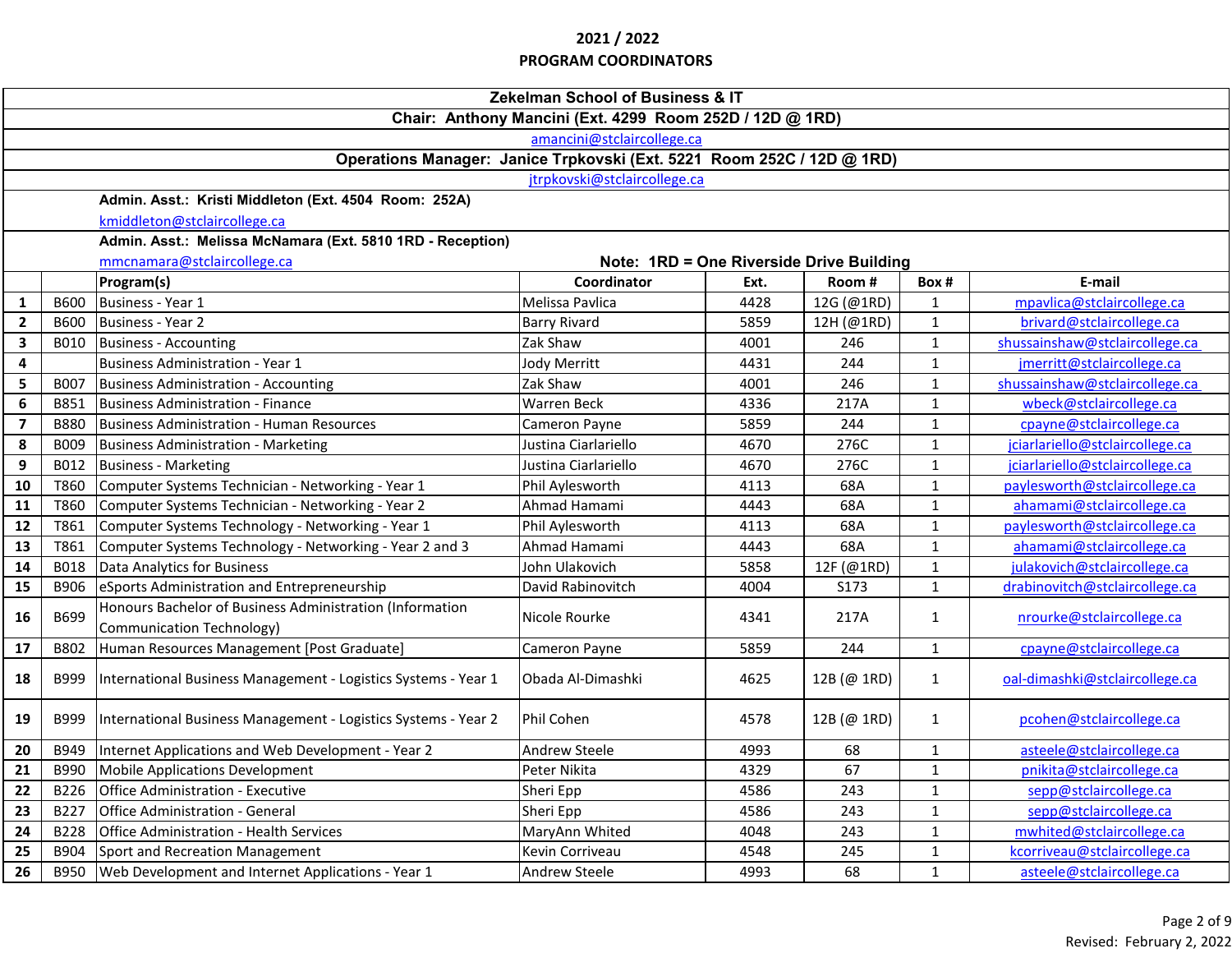|                                 | <b>School of Community Studies</b>                  |                                                                                |                                      |                                 |             |       |                                  |  |  |
|---------------------------------|-----------------------------------------------------|--------------------------------------------------------------------------------|--------------------------------------|---------------------------------|-------------|-------|----------------------------------|--|--|
|                                 | Chair: Stephanie DeFranceschi (Ext. 2768 Room 151C) |                                                                                |                                      |                                 |             |       |                                  |  |  |
| sdefranceschi@stclaircollege.ca |                                                     |                                                                                |                                      |                                 |             |       |                                  |  |  |
|                                 | Admin. Asst.: Lisa Orsi (Ext. 4553 Room: 151D)      |                                                                                |                                      |                                 |             |       |                                  |  |  |
|                                 |                                                     | lorsi@stclaircollege.ca                                                        |                                      | Note: $C =$ Centre for the Arts |             |       |                                  |  |  |
|                                 |                                                     | Program(s)                                                                     | Coordinator                          | Ext.                            | Room#       | Box # | E-mail                           |  |  |
| $\mathbf{1}$                    |                                                     | C772 ACE/LBS                                                                   | <b>TBA</b>                           |                                 |             | 9     |                                  |  |  |
| $\mathbf{2}$                    | B935                                                | Autism and Behavioural Science                                                 | Cristina Angileri                    | 5057                            | 221E        | 9     | cangileri@stclaircollege.ca      |  |  |
| $\mathbf{3}$                    | B961                                                | <b>Border Services</b>                                                         | <b>Neil Pettit</b>                   | 5024                            | C436        | 32    | npettit@stclaircollege.ca        |  |  |
| 4                               | B992                                                | <b>Child and Youth Care</b>                                                    | Karen Marr                           | 4123                            | 223F        | 9     | kmarr@stclaircollege.ca          |  |  |
| 5                               | C365                                                | Community Integration through Cooperative Education (CICE)                     | Stephanie DeFranceschi               | 4302                            | 150A        | 9     | sdefranceschi@stclaircollege.ca  |  |  |
| 6                               | B603                                                | Community and Justice Services                                                 | Melissa Kakuk                        | 4977                            | C437        | 32    | mkakuk@stclaircollege.ca         |  |  |
| $\overline{ }$                  | B101                                                | Early Childhood Education                                                      | Angela Passador -<br>Program Officer | 4541                            | 157         | 9     | apassador@stclaircollege.ca      |  |  |
| 8                               | <b>B820</b>                                         | Early Childhood Education - Accelerated                                        | Angela Passador -<br>Program Officer | 4541                            | 157         | 9     | apassador@stclaircollege.ca      |  |  |
| 9                               | B846                                                | Early Childhood Education - Concurrent                                         | Angela Passador -<br>Program Officer | 4541                            | 157         | 9     | apassador@stclaircollege.ca      |  |  |
| 10                              | B899                                                | <b>Educational Support</b>                                                     | John Freer                           | 4234                            | <b>221J</b> | 9     | jfreer@stclaircollege.ca         |  |  |
| 11                              | C999                                                | Honours Bachelor of Applied Arts in Social Justice and Legal<br><b>Studies</b> | Elizabeth Strutt-MacLeod             | 4415                            | C443<br>36  | 9     | estruttmacleod@stclaircollege.ca |  |  |
| 12                              | C623                                                | Liberal Arts                                                                   | Jason Morris                         | 5401                            | 223B        | 9     | jmorris@stclaircollege.ca        |  |  |
| 13                              | B897                                                | Paralegal                                                                      | Elizabeth Strutt-MacLeod             | 4415                            | C443<br>36  | 9     | estruttmacleod@stclaircollege.ca |  |  |
| 14                              | B959                                                | Paralegal - Accelerated                                                        | Elizabeth Strutt-MacLeod             | 4415                            | C443<br>36  | 9     | estruttmacleod@stclaircollege.ca |  |  |
| 15                              | B819                                                | <b>Police Foundations</b>                                                      | Pat LeBlanc                          | 4396                            | 221J        | 9     | pleblanc@stclaircollege.ca       |  |  |
| 16                              | B803                                                | Protection, Security, and Investigation                                        | Pat LeBlanc                          | 4396                            | 221J        | 9     | pleblanc@stclaircollege.ca       |  |  |
| 17                              | B895                                                | Social Service Worker - Gerontology                                            | <b>Christine Ahern</b>               | 4776                            | 223A        | 9     | cahern@stclaircollege.ca         |  |  |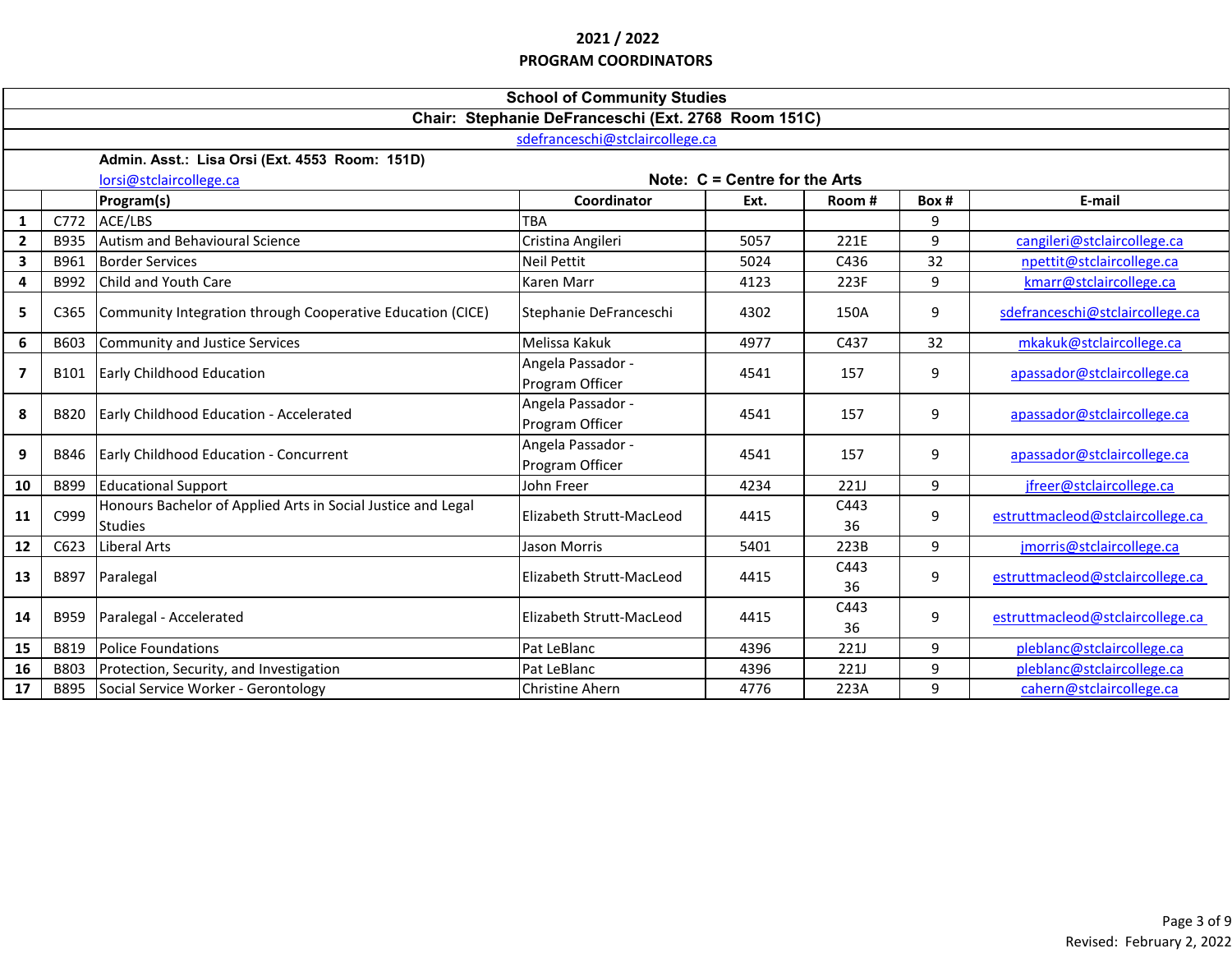|                         | School of Engineering Technologies, Apprenticeships and Skilled Trades            |                                                               |                            |      |       |       |                               |  |  |
|-------------------------|-----------------------------------------------------------------------------------|---------------------------------------------------------------|----------------------------|------|-------|-------|-------------------------------|--|--|
|                         | Chair: John Byng (Ext. 4402 Room 1001 - FCEM)                                     |                                                               |                            |      |       |       |                               |  |  |
|                         | jbyng@stclaircollege.ca                                                           |                                                               |                            |      |       |       |                               |  |  |
|                         | Operations Manager, Academic Support: Biagio Lattuca (Ext. 4404 Room 1005 - FCEM) |                                                               |                            |      |       |       |                               |  |  |
|                         |                                                                                   |                                                               | blattuca@stclaircollege.ca |      |       |       |                               |  |  |
|                         | Manager, Apprenticeships: Richard Lauzon (Ext. 4446 Room 1007C - FCEM)            |                                                               |                            |      |       |       |                               |  |  |
|                         | rlauzon@stclaircollege.ca                                                         |                                                               |                            |      |       |       |                               |  |  |
|                         |                                                                                   | <b>Engineering Technologies</b>                               |                            |      |       |       |                               |  |  |
|                         |                                                                                   | Admin. Asst.: Amy Whelpton (Ext. 4531 Room: 1007 - FCEM)      |                            |      |       |       |                               |  |  |
|                         |                                                                                   | awhelpton@stclaircollege.ca                                   |                            |      |       |       |                               |  |  |
|                         |                                                                                   | Program(s)                                                    | Coordinator                | Ext. | Room# | Box # | E-mail                        |  |  |
| $\mathbf{1}$            | T020                                                                              | <b>Architectural Technology</b>                               | <b>Bill Rawlings</b>       | 4071 | 304C  | 4     | brawlings@stclaircollege.ca   |  |  |
| $\mathbf{2}$            | T755                                                                              | Biomedical Engineering Technology - Equipment and Devices     | James Linton               | 4803 | 201A  | 4     | jlinton@stclaircollege.ca     |  |  |
| 3                       | T836                                                                              | <b>Chemical Laboratory Technology</b>                         | <b>Mike Siwek</b>          | 4912 | 400E  | 4     | msiwek@stclaircollege.ca      |  |  |
| 4                       | T154                                                                              | Civil Engineering Technology                                  | George Vrantsidis          | 4427 | 304D  | 4     | gyrantsidis@stclaircollege.ca |  |  |
| 5                       | T036                                                                              | <b>Construction Engineering Technician</b>                    | George Vrantsidis          | 4427 | 304D  | 4     | gyrantsidis@stclaircollege.ca |  |  |
| 6                       | T046                                                                              | <b>Construction Project Management</b>                        | <b>Bill Rawlings</b>       | 4071 | 304C  | 4     | brawlings@stclaircollege.ca   |  |  |
| $\overline{\mathbf{z}}$ | T974                                                                              | Electromechanical Engineering Technician - Robotics           | Thomas Forget              | 4127 | 304B  | 4     | tforget@stclaircollege.ca     |  |  |
| 8                       | T976                                                                              | Electromechanical Engineering Technology - Robotics           | Al Douglas                 | 5051 | 304A  | 4     | adouglas01@stclaircollege.ca  |  |  |
| 9                       | T929                                                                              | Electronics Engineering Technology - Industrial Automation    | Al Douglas                 | 5051 | 304A  | 4     | adouglas01@stclaircollege.ca  |  |  |
| 10                      | T146                                                                              | <b>Interior Design</b>                                        | Tricia King                | 4228 | 200C  | 4     | tking@stclaircollege.ca       |  |  |
| 11                      |                                                                                   | Math/Physics                                                  | Katrina Tomanelli          | 4291 | 408D  | 4     | ktomanelli@stclaircollege.ca  |  |  |
| 12                      | T826                                                                              | Mechanical Engineering Technology - Automotive Product Design | Dale Haggith               | 4444 | 311C  | 4     | dhaggith@stclaircollege.ca    |  |  |
| 13                      | T940                                                                              | Power Engineering Technician                                  | <b>Mark Lambert</b>        | 5580 | 125A  | 4     | mlambert@stclaircollege.ca    |  |  |
| 14                      | T942                                                                              | Power Engineering Techniques                                  | <b>Mark Lambert</b>        | 5580 | 125A  | 4     | mlambert@stclaircollege.ca    |  |  |
| 15                      | T941                                                                              | Power Engineering Technology - Mechanical                     | <b>Mark Lambert</b>        | 5580 | 125A  | 4     | mlambert@stclaircollege.ca    |  |  |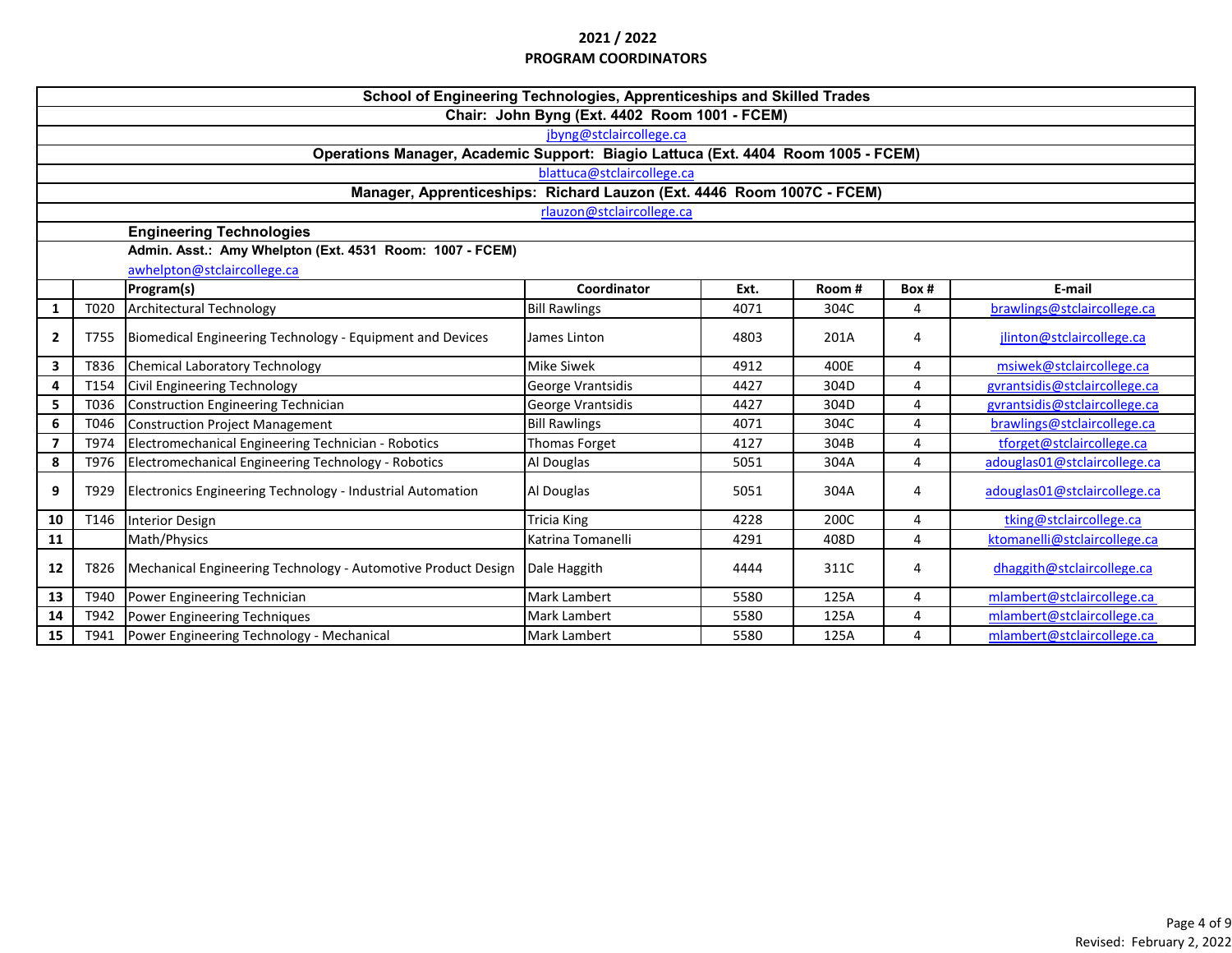|    |      | <b>Apprenticeships</b>                                            |                       |      |                      |       |                               |
|----|------|-------------------------------------------------------------------|-----------------------|------|----------------------|-------|-------------------------------|
|    |      | Acting Admin. Asst.: Jessica Tracey (Ext. 5000 Room: 1007 - FCEM) |                       |      |                      |       |                               |
|    |      | jtracey@stclaircollege.ca                                         |                       |      |                      |       |                               |
|    |      | Program(s)                                                        | Coordinator           | Ext. | Room#                | Box # | E-mail                        |
| 16 | 310S | Automotive Serivce Technician                                     | Dennis Glover         | 4034 | 203D                 | 23    | dglover@stclaircollege.ca     |
| 17 | 401A | <b>Brick and Stone Mason</b>                                      | <b>Richard Lauzon</b> | 4446 | 1007C                | 23    | rlauzon@stclaircollege.ca     |
| 18 | 403A | Carpentry Techniques/General Carpentry                            | Rod Raymont           | 4407 | 125                  | 23    | rraymont@stclaircollege.ca    |
| 19 | 309A | Electrician: Construction and Maintenance                         | <b>Tim Tiegs</b>      | 5231 | 1019A                | 23    | ttiegs@stclaircollege.ca      |
| 20 | 429A | <b>General Machinist</b>                                          | <b>Gary Steed</b>     | 4565 | 1007A                | 23    | gsteed@stclaircollege.ca      |
| 21 | 332A | Hairstylist                                                       | <b>Marcy McIntosh</b> | 4391 | 25                   | 23    | mmcintosh@stclaircollege.ca   |
| 22 | 442A | <b>Industrial Electrician</b>                                     | <b>Tim Tiegs</b>      | 5231 | 1019A                | 23    | ttiegs@stclaircollege.ca      |
| 23 | 433A | Industrial Mechanic Millwright                                    | Lou Mota              | 5000 | 1007A                | 23    | Imota@stclaircollege.ca       |
| 24 | 431A | Mold Maker                                                        | <b>Gary Steed</b>     | 4565 | 1007A                | 23    | gsteed@stclaircollege.ca      |
| 25 | 306A | Plumber                                                           | <b>Steve Atkinson</b> | 4832 | 1049                 | 23    | satkinson@stclaircollege.ca   |
| 26 | T874 | Pre-Apprenticeship Brick and Stone                                | Tina Fotopoulos       | 4067 | 1007B                | 23    | tfotopoulos@stclaircollege.ca |
| 27 | T971 | Pre-Apprenticeship CNC Industrial Mechanic Millwright             | Tina Fotopoulos       | 4067 | 1007B                | 23    | tfotopoulos@stclaircollege.ca |
| 28 | T797 | Pre-Apprenticeship CNC Precision Metal Cutting                    | Tina Fotopoulos       | 4067 | 1007B                | 23    | tfotopoulos@stclaircollege.ca |
| 29 | T804 | Pre-Apprenticeship Truck and Coach Technician                     | Tina Fotopoulos       | 4067 | 1007B                | 23    | tfotopoulos@stclaircollege.ca |
| 30 | 313A | Refrigeration and Air Conditioning Systems Mechanic - Branch 1    | <b>Scott Dufour</b>   | 5285 | 114                  | 23    | sdufour01@stclaircollege.ca   |
| 31 | 313D | Residential Air Conditioning Systems Mechanic Branch 2            | <b>Scott Dufour</b>   | 5285 | 114                  | 23    | sdufour01@stclaircollege.ca   |
| 32 | 430A | <b>Tool and Die Maker</b>                                         | <b>Gary Steed</b>     | 4565 | 1007A                | 23    | gsteed@stclaircollege.ca      |
| 33 | 310T | Truck and Coach Technician                                        | Joe Leightizer        | 4088 | 186B                 | 23    | jleightizer@stclaircollege.ca |
|    |      |                                                                   |                       |      |                      |       |                               |
|    |      | <b>Skilled Trades</b>                                             |                       |      |                      |       |                               |
|    |      | Acting Admin. Asst.: Jessica Tracey (Ext. 5000 Room: 1007 - FCEM) |                       |      |                      |       |                               |
|    |      | jtracey@stclaircollege.ca                                         |                       |      |                      |       |                               |
|    |      | Drarram(c)                                                        | <i>Coordinator</i>    | Fvt. | $P_{\Omega}$ $m$ $H$ | Row H | E-mail                        |

|    |      | <u>e. accipulation companies</u><br><b>Program(s)</b>   | <b>Coordinator</b>      | Ext. | Room # | Box # | E-mail                          |
|----|------|---------------------------------------------------------|-------------------------|------|--------|-------|---------------------------------|
| 33 | T965 | Carpentry and Renovation Techniques                     | Rod Raymont             | 4407 | 125    | 23    | rraymont@stclaircollege.ca      |
| 34 | T947 | <b>Electrical Techniques</b>                            | <b>Bob Savic</b>        | 4091 | 113    | 23    | bsavic@stclaircollege.ca        |
| 35 | T914 | Hairstylist - Fast Track                                | <b>Marcy McIntosh</b>   | 4391 | 25     | 23    | mmcintosh@stclaircollege.ca     |
| 36 | T207 | Heating, Refrigeration, and Air Conditioning Technician | Dan Mailloux            | 4809 | 114    | 23    | dmailloux@stclaircollege.ca     |
| 37 | T866 | Landscape Horticulture                                  | John Lein               | 4344 | 311E   | 23    | jlein@stclaircollege.ca         |
| 38 | T855 | Mechanical Engineering Technician - Industrial          | <b>Scott Smillie</b>    | 4750 | 1050   | 23    | ssmillie@stclaircollege.ca      |
| 39 | T867 | Mechanical Technician - CAD/CAM                         | Rob Kobielski           | 4464 | 1051   | 23    | rkobielski@stclaircollege.ca    |
| 40 | T923 | Mechanical Techniques - Precision Metal Cutting         | Daniele DeFranceschi    | 4668 | 125B   | 23    | ddefranceschi@stclaircollege.ca |
| 41 | T167 | Motive Power Technician                                 | Dennis Glover           | 4034 | 203D   | 23    | dglover@stclaircollege.ca       |
| 42 | T954 | <b>Plumbing Techniques</b>                              | Steve Atkinson          | 4832 | 1049   | 23    | satkinson@stclaircollege.ca     |
| 43 | T876 | Pre-Service Firefighter Education and Training          | Steven Appleyard        | 5660 | 111A   | 23    | sappleyard@stclaircollege.ca    |
| 44 | T949 | <b>Welding Techniques</b>                               | <b>Curtis Archibald</b> | 4459 | 122    | 23    | darchibald@stclaircollege.ca    |
| 45 | T805 | <b>Woodworking Technician</b>                           | Rod Raymont             | 4407 | 125    | 23    | rraymont@stclaircollege.ca      |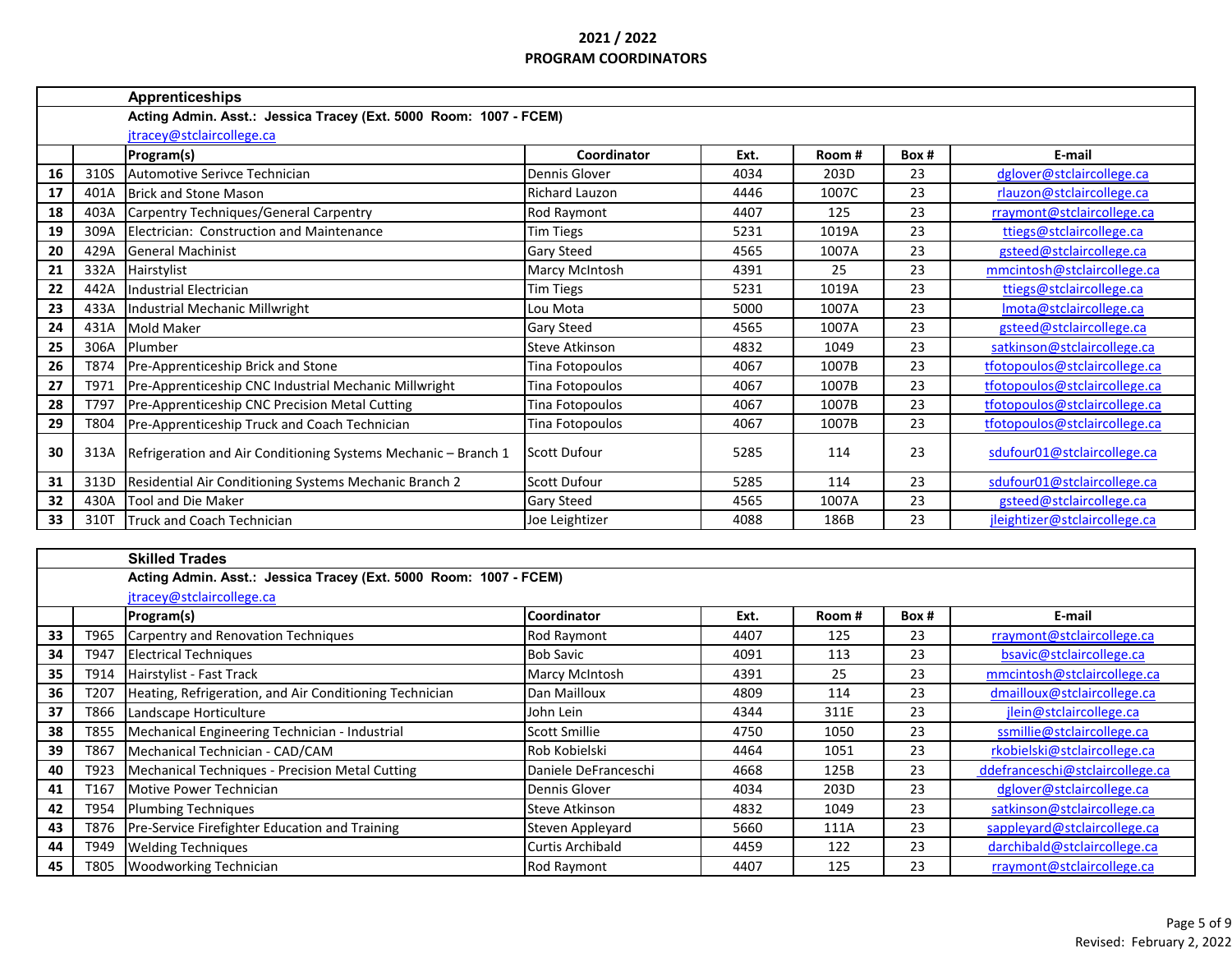|                | <b>School of Health Sciences - Chatham</b>              |                                                              |                                                       |      |                  |            |                                 |  |  |
|----------------|---------------------------------------------------------|--------------------------------------------------------------|-------------------------------------------------------|------|------------------|------------|---------------------------------|--|--|
|                | Chair: Monica Staley Liang (Ext. 4456 Room: T200B/C)    |                                                              |                                                       |      |                  |            |                                 |  |  |
|                | mstaleyliang@stclaircollege.ca                          |                                                              |                                                       |      |                  |            |                                 |  |  |
|                | Admin. Asst.: Linda Quick (Ext. 3244 Room: T200)        |                                                              |                                                       |      |                  |            |                                 |  |  |
|                | lquick@stclaircollege.ca<br>Note: T = Chatham Campus    |                                                              |                                                       |      |                  |            |                                 |  |  |
|                |                                                         | Program(s)                                                   | Coordinator                                           | Ext. | Room#            | Box#       | E-mail                          |  |  |
| 1              | K893                                                    | Occupational Therapist Assistant / Physiotherapist Assistant | <b>Phil Rance</b>                                     | 3315 | T <sub>201</sub> | <b>THS</b> | prance@stclaircollege.ca        |  |  |
| $\overline{2}$ | K940                                                    | Paramedic                                                    | Amy Larsen                                            | 3249 | T201             | <b>THS</b> | alarsen@stclaircollege.ca       |  |  |
|                |                                                         |                                                              |                                                       |      |                  |            |                                 |  |  |
|                |                                                         |                                                              | <b>School of Health Sciences - Windsor</b>            |      |                  |            |                                 |  |  |
|                |                                                         |                                                              | Chair: Monica Staley Liang (Ext. 4456 Room: HS 3307A) |      |                  |            |                                 |  |  |
|                |                                                         |                                                              | mstaleyliang@stclaircollege.ca                        |      |                  |            |                                 |  |  |
|                | Admin. Asst.: Genie Magliaro (Ext. 4235 Room: HS 3307B) |                                                              |                                                       |      |                  |            |                                 |  |  |
|                |                                                         | gmagliaro@stclaircollege.ca                                  | Note: HS = Centre for Applied Health Sciences         |      |                  |            |                                 |  |  |
|                |                                                         | Program(s)                                                   | Coordinator                                           | Ext. | Room#            | Box #      | E-mail                          |  |  |
| 1              | H912                                                    | Advanced Medical Esthetics Practitioner                      | Danielle Rice                                         | 4742 | <b>HS 3307R</b>  | 34         | drice@stclaircollege.ca         |  |  |
| $\mathbf{2}$   | H794                                                    | Cardiovascular Technology                                    | Krista Shepley                                        | 5334 | <b>HS 3307P</b>  | 34         | kshepley@stclaircollege.ca      |  |  |
| $\mathbf{3}$   | H915                                                    | Dental Assisting - Level I and II                            | <b>Sherry Frey</b>                                    | 4409 | <b>HS 3307H</b>  | 34         | sfrey@stclaircollege.ca         |  |  |
| 4              | H800                                                    | Dental Hygiene                                               | Rana Bazzi                                            | 4413 | HS 3307G         | 34         | rbazzi@stclaircollege.ca        |  |  |
| 5              | H797                                                    | Diagnostic Cardiac Sonography - Fast Track                   | Jerilyn (Sze-Lin) Roznawski                           | 5225 | <b>HS 3307K</b>  | 34         | sroznawski@stclaircollege.ca    |  |  |
| 6              | H796                                                    | Diagnostic Medical Sonography                                | Jody Delisle                                          | 5303 | HS 3307Q         | 34         | jdelisle@stclaircollege.ca      |  |  |
| $\overline{7}$ | B912                                                    | Esthetician - Fast Track                                     | Deborah Agostini                                      | 4158 | $\overline{7}$   | 34         | dagostini@stclaircollege.ca     |  |  |
| 8              | H879                                                    | <b>Fitness and Health Promotion</b>                          | Deborah Ivey                                          | 4667 | HS 33070         | 34         | divey@stclaircollege.ca         |  |  |
| 9              | H837                                                    | Medical Laboratory Science                                   | Jessica Lacasse                                       | 4345 | HS 3307D         | 34         | jlacasse@stclaircollege.ca      |  |  |
| 10             | H299                                                    | Medical Laboratory Technician                                | Diana Christianson                                    | 5081 | <b>HS 3307E</b>  | 34         | dchristianson@stclaircollege.ca |  |  |
| 11             | H840                                                    | Paramedic                                                    | John Lassaline                                        | 5613 | <b>HS 3307F</b>  | 34         | jlassaline@stclaircollege.ca    |  |  |
| 12             | H812                                                    | Pharmacy Technician                                          | Esmeralda Sokoli                                      | 4533 | <b>HS 3307S</b>  | 34         | esokoli@stclaircollege.ca       |  |  |
| 13             | H795                                                    | <b>Respiratory Therapy</b>                                   | <b>Wendy Foote</b>                                    | 5291 | <b>HS 3307N</b>  | 34         | wfoote@stclaircollege.ca        |  |  |
| 14             |                                                         | H258 Veterinary Technician                                   | Patricia O'Hara                                       | 4364 | G109             | 22         | pohara@stclaircollege.ca        |  |  |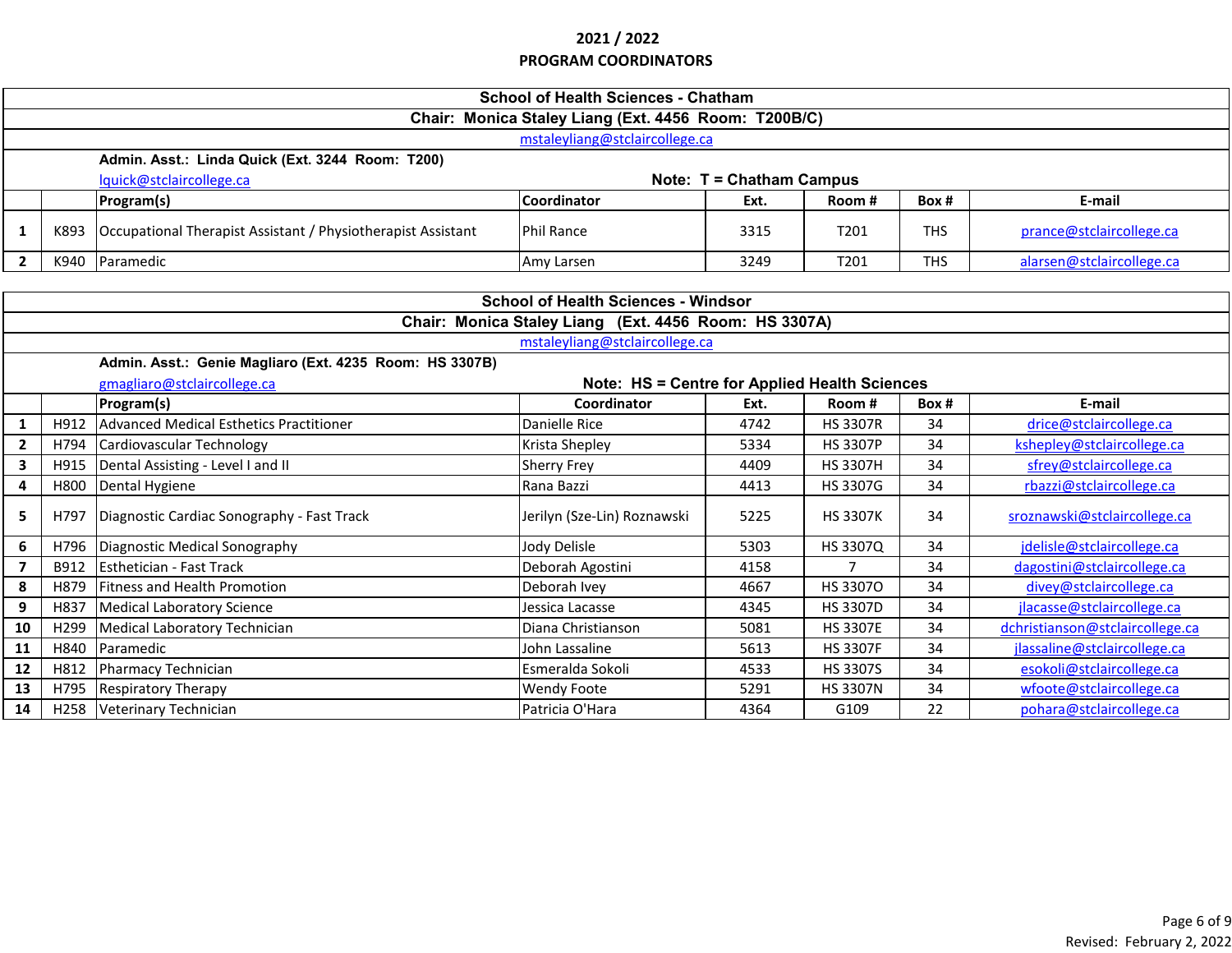|                            | <b>School of Media, Art &amp; Design</b>                                            |                                                     |                   |      |             |       |                              |  |  |  |
|----------------------------|-------------------------------------------------------------------------------------|-----------------------------------------------------|-------------------|------|-------------|-------|------------------------------|--|--|--|
|                            | Chair: Jimmy Parsons (Ext. 2761 Room: C439)                                         |                                                     |                   |      |             |       |                              |  |  |  |
| wparsons@stclaircollege.ca |                                                                                     |                                                     |                   |      |             |       |                              |  |  |  |
|                            | Admin. Asst.: Laura Brown (Ext. 4358 Room: C435)<br>Note: $C =$ Centre for the Arts |                                                     |                   |      |             |       |                              |  |  |  |
|                            | lbrown@stclaircollege.ca<br>Note: $MP = MedianHex$                                  |                                                     |                   |      |             |       |                              |  |  |  |
|                            |                                                                                     | Program(s)                                          | Coordinator       | Ext. | Room #      | Box # | E-mail                       |  |  |  |
|                            | B875                                                                                | Advertising and Marketing Communications Management | Stephen McEachern | 4295 | C442        | 32    | smceachern@stclaircollege.ca |  |  |  |
| $\mathbf{2}$               | T993                                                                                | Animation - 2D/3D                                   | Chris Bozzetto    | 4467 | 221B        |       | cbozzetto@stclaircollege.ca  |  |  |  |
| 3                          | 415B                                                                                | Cook Apprenticeship                                 | Sergio Zevallos   | 4665 | <b>B115</b> | 42    | szevallos@stclaircollege.ca  |  |  |  |
| 4                          | <b>B395</b>                                                                         | <b>Culinary Management</b>                          | Sergio Zevallos   | 4665 | <b>B115</b> | 42    | szevallos@stclaircollege.ca  |  |  |  |
| 5                          | <b>B908</b>                                                                         | <b>Event Management</b>                             | Dwayne St. John   | 4580 | C437        | 32    | dst.john@stclaircollege.ca   |  |  |  |
| 6                          | <b>B877</b>                                                                         | Fashion Design Technician                           | Elaine Chatwood   | 4020 | 200A        |       | echatwood@stclaircollege.ca  |  |  |  |
| $\overline{7}$             | T809                                                                                | <b>Graphic Design</b>                               | Mike Lovell       | 4394 | C442        | 32    | mlovell@stclaircollege.ca    |  |  |  |
| 8                          | B940                                                                                | Hospitality - Hotel and Restaurant                  | Marnie Edghill    | 4422 | C444        | 32    | medghill@stclaircollege.ca   |  |  |  |
| 9                          | B894                                                                                | Journalism                                          | Veronique Mandal  | 4292 | MP110       | 32    | vmandal@stclaircollege.ca    |  |  |  |
| 10                         | A887                                                                                | Music Theatre Performance                           | Katherine Kaszas  | 4184 | 231C        | 9     | kkaszas@stclaircollege.ca    |  |  |  |
| 11                         | B791                                                                                | <b>Public Relations</b>                             | Veronique Mandal  | 4292 | MP110       | 32    | vmandal@stclaircollege.ca    |  |  |  |
| 12                         | B825                                                                                | Tourism and Travel                                  | Debbie LaSelva    | 4588 | MP003       | 32    | dlaselva@stclaircollege.ca   |  |  |  |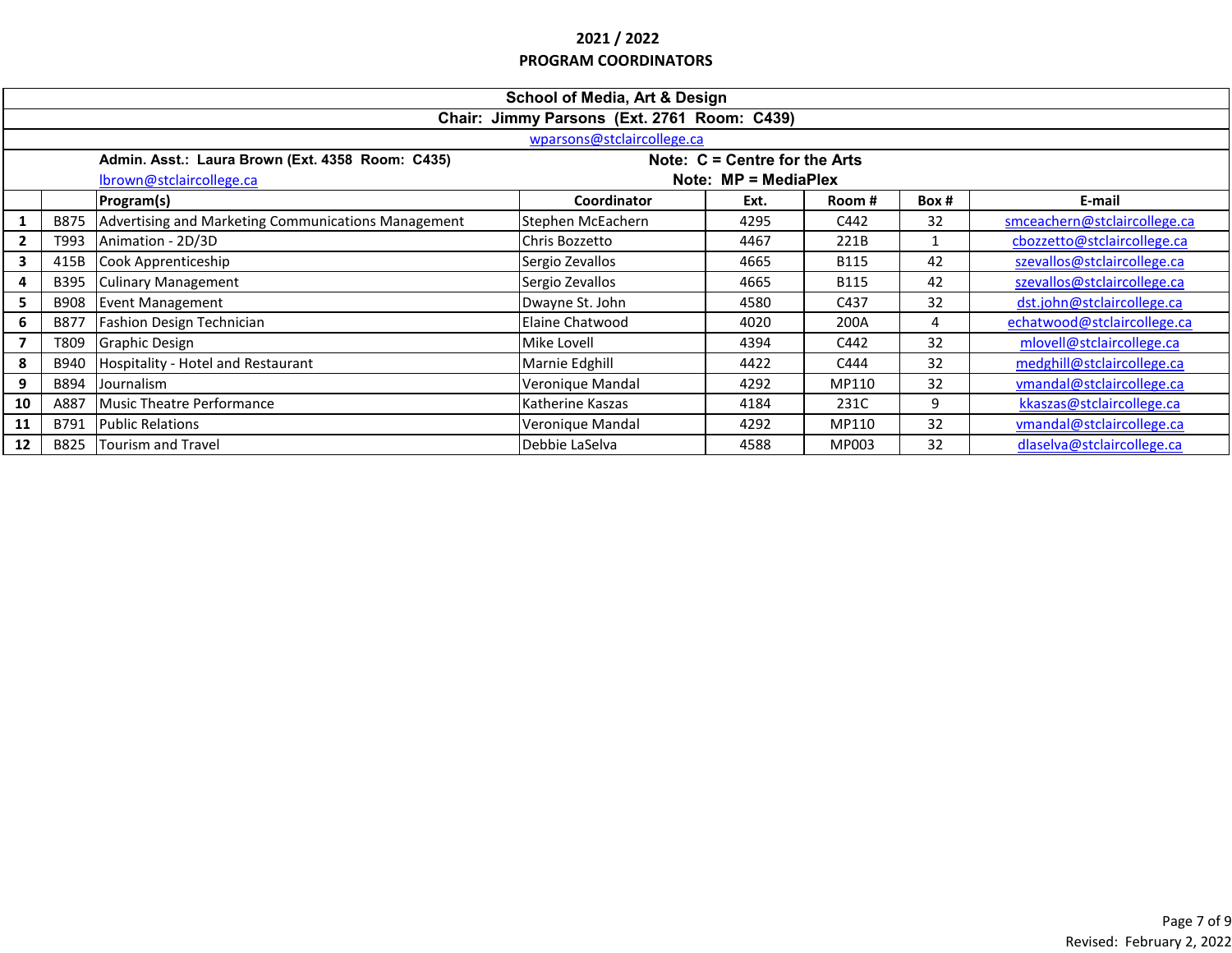|                                             | <b>School of Nursing - Chatham</b>                   |                                                                |                                               |                                    |                 |            |                                |  |  |  |  |
|---------------------------------------------|------------------------------------------------------|----------------------------------------------------------------|-----------------------------------------------|------------------------------------|-----------------|------------|--------------------------------|--|--|--|--|
|                                             | Chair: Linda Watson (Ext. 3233 Room: T200E)          |                                                                |                                               |                                    |                 |            |                                |  |  |  |  |
| lwatson@stclaircollege.ca                   |                                                      |                                                                |                                               |                                    |                 |            |                                |  |  |  |  |
|                                             | Admin. Asst.: Linda Quick (Ext. 3244 Room: T200)     |                                                                |                                               |                                    |                 |            |                                |  |  |  |  |
|                                             | lquick@stclaircollege.ca<br>Note: T = Chatham Campus |                                                                |                                               |                                    |                 |            |                                |  |  |  |  |
|                                             |                                                      | Program(s)                                                     | Coordinator                                   | Ext.                               | Room#           | Box #      | E-mail                         |  |  |  |  |
| 1                                           | K950                                                 | Collaborative Nursing - Year 1 and 4, and Research Coordinator | Linda MacDougall                              | 3902                               | T201D           | <b>THS</b> | Imacdougall@stclaircollege.ca  |  |  |  |  |
| $\mathbf{2}$                                | K950                                                 | Collaborative Nursing - Year 2 and 4                           | Michele Rice                                  | 3251                               | T201            | <b>THS</b> | mmrice@stclaircollege.ca       |  |  |  |  |
| $\mathbf{3}$                                | K933                                                 | Personal Support Worker                                        | Nancy Davis                                   | 3403                               | T201            | <b>THS</b> | ndavis@stclaircollege.ca       |  |  |  |  |
| 4                                           | K963                                                 | Practical Nursing - Year 1                                     | <b>Heather DeWagner</b>                       | 3286                               | T201            | <b>THS</b> | hdewagner@stclaircollege.ca    |  |  |  |  |
| 5                                           | K963                                                 | <b>Practical Nursing - Year 2</b>                              | <b>Cindy Pallister</b>                        | 3281                               | T201            | <b>THS</b> | cpallister@stclaircollege.ca   |  |  |  |  |
| 6                                           | K904                                                 | Pre-Health Sciences Pathway to Advanced Diplomas and Degrees   | Andrea Pepper                                 | 3804                               | T201            | <b>THS</b> | apepper@stclaircollege.ca      |  |  |  |  |
|                                             |                                                      |                                                                |                                               |                                    |                 |            |                                |  |  |  |  |
|                                             |                                                      |                                                                |                                               | <b>School of Nursing - Windsor</b> |                 |            |                                |  |  |  |  |
| Chair: Linda Watson (Ext. 3233 Room: 3314A) |                                                      |                                                                |                                               |                                    |                 |            |                                |  |  |  |  |
|                                             |                                                      |                                                                |                                               |                                    |                 |            |                                |  |  |  |  |
|                                             |                                                      |                                                                | lwatson@stclaircollege.ca                     |                                    |                 |            |                                |  |  |  |  |
|                                             |                                                      | Admin. Asst.: Sara Damphousse (Ext. 4227 Room: 3314B)          |                                               |                                    |                 |            |                                |  |  |  |  |
|                                             |                                                      | sdamphousse@stclaircollege.ca                                  | Note: HS = Centre for Applied Health Sciences |                                    |                 |            |                                |  |  |  |  |
|                                             |                                                      | Program(s)                                                     | Coordinator                                   | Ext.                               | Room#           | Box #      | E-mail                         |  |  |  |  |
| $\mathbf{1}$                                | H850                                                 | Collaborative Nursing - Year 1                                 | TBA                                           |                                    |                 | 34         |                                |  |  |  |  |
| $2^{\circ}$                                 | H850                                                 | Collaborative Nursing - Year 2                                 | TBA                                           |                                    |                 | 34         |                                |  |  |  |  |
| 3                                           | H850                                                 | Collaborative Nursing - Year 4                                 | <b>Ashley Bulley</b>                          | 5304                               | HS 3314C        | 34         | abulley@stclaircollege.ca      |  |  |  |  |
| 4                                           |                                                      | Part-time Studies Nursing Coordinator                          | Rosie Wagner                                  | 4481                               | HS 3314M-37     | 34         | rwagner@stclaircollege.ca      |  |  |  |  |
| 5 <sup>1</sup>                              | H932                                                 | Personal Support Worker                                        | Zita Zinn-Shamisa                             | 5976                               | HS 3314G        | 34         | zzinnshamisa@stclaircollege.ca |  |  |  |  |
|                                             | H863                                                 | Practical Nursing - Year 1                                     | Eva Beattie                                   | 4622                               | <b>HS 3314F</b> | 34         | ebeattie@stclaircollege.ca     |  |  |  |  |
| 8                                           | H863                                                 | Practical Nursing - Year 2                                     | TBA                                           |                                    |                 | 34         |                                |  |  |  |  |
| 9                                           | C904                                                 | Pre-Health Sciences Pathway to Advanced Diplomas and Degrees   | Jessica Johnston                              | 5027                               | 28              | 34         | jjohnston@stclaircollege.ca    |  |  |  |  |